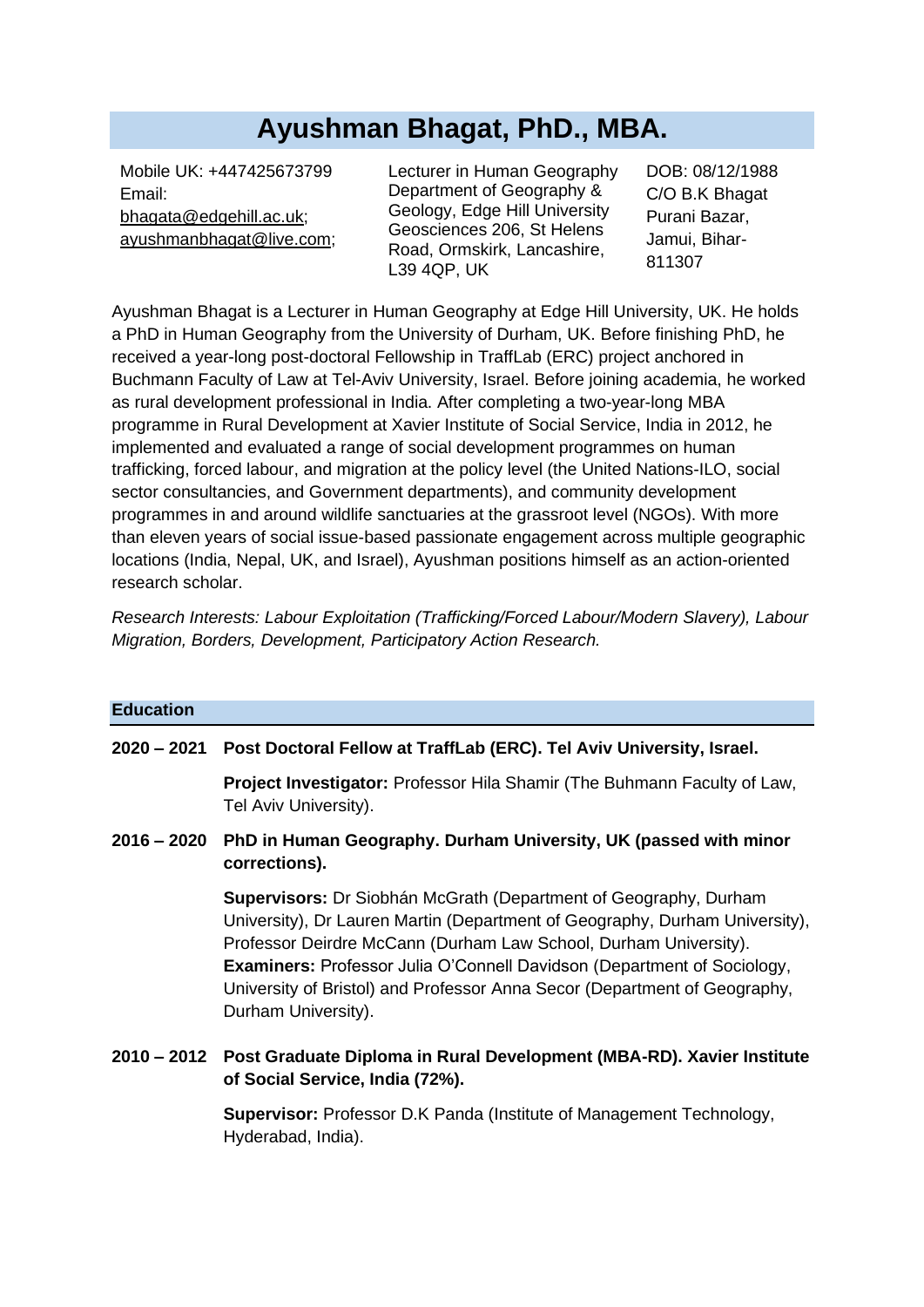**2006 – 2009 Bachelor of Computer Applications (BCA). Sikkim Manipal University, India (83%).**

## **Experience: Teaching and Demonstration**

# **2021 - Lecturer in Human Geography in the Department of Geography and Geology at Edge Hill University**

- Teaching the following BA Geography Modules:
	- o Introducing Human Geographies, Practicing Human Geographies, Research Methods in Human Geography, Disaster Recovery Landscape, Sustainable Urban Futures, Contemporary Geography Skills, Retail and Consumption Geographies, Disaster Management and Risk Reduction, Urban and Rural Geographies, and Human Geography Research in Practice;
- Convening the following BA Geography Module as Module Leader
	- o Introducing Human Geographies, Practicing Human Geographies, Research Methods in Human Geography, Disaster Recovery Landscape.
- Supervising 1 PhD student.
- Supervising 7 undergraduate students in the academic year 2021-22.
- Tutoring and providing pastoral support to 13 BA Geography students.
- Designing two modules entitled, "Critical Geographies of Modern Slavery" and "Political Geography" for Year 3 and Year 2 BA Geography students respectively.
- Conducting human geography research following my areas of expertise.
- Performing administrative duties.

# **2020-21 Post Doctoral Fellow in the Faculty of Law at Tel Aviv University, Israel.**

• Delivered a ninety-minute long lecture entitled, *'Field-based research on 'Human Trafficking'* (via Zoom) in 'Human Trafficking: a labour approach' in the Buchmann Faculty of Law, Tel Aviv University, Israel.

# **2016 – 2020 PhD Student (and Graduate Teaching Assistant) in the Department of Geography at Durham University, UK.**

- 2020: Tutorial: Specialised Human Geography module, '*Unfreedom in Labour Relation'* Module for level III student in the Department of Geography.
- 2020: Tutorial: Human Geography module, *'Social Research'* for level II student in the Department of Geography, Durham University, UK.
- 2020: Tutorial: Guest Lecture on *'Invisible Methods'* in *Social Research in Geography* Module at Durham University, UK.
- 2019:Tutorial: Specialised Human Geography module entitled, '*Unfreedom in Labour Relations'* Module for level III student in the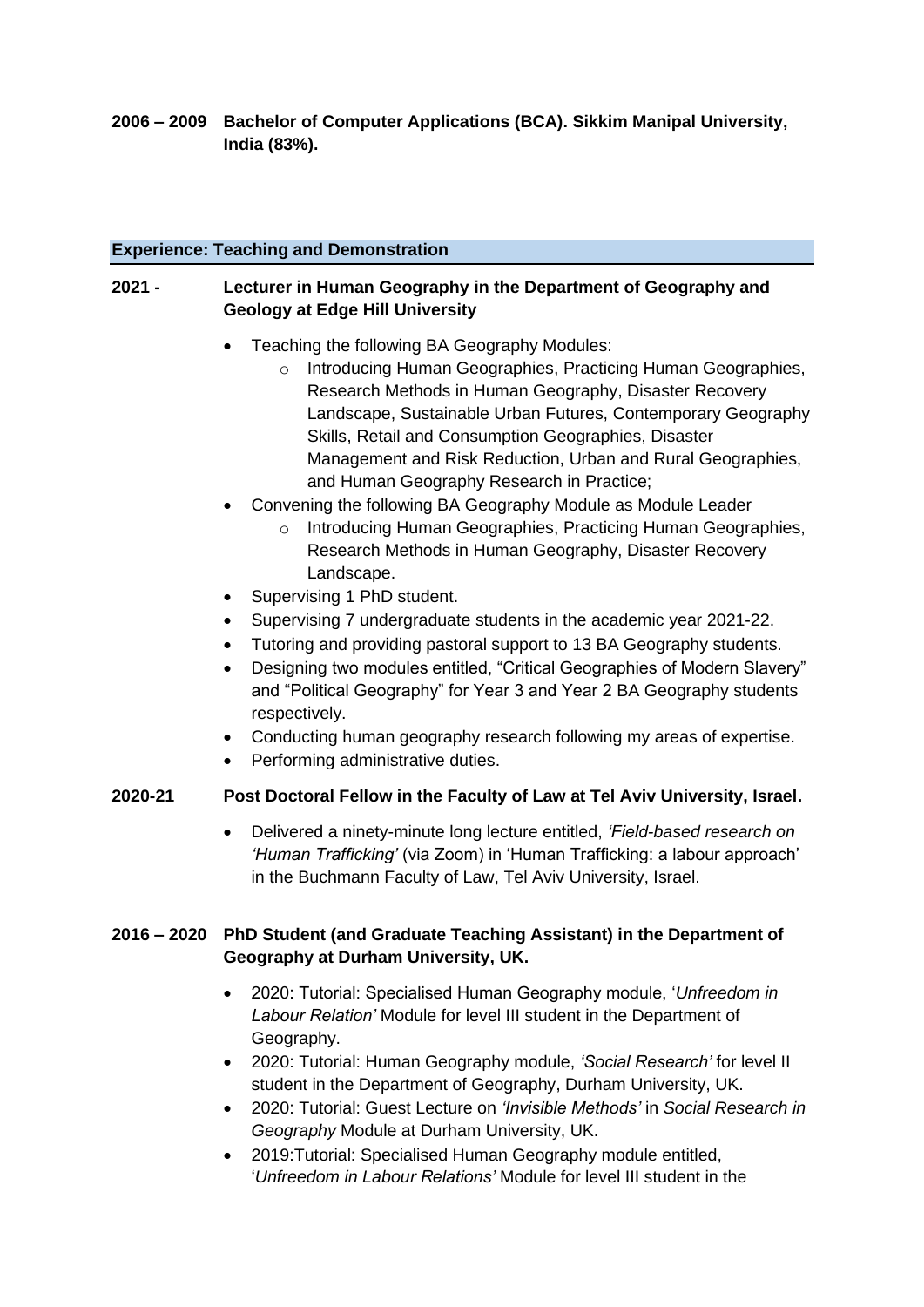Department of Geography, Durham University, UK. I ran 18 tutorial sessions for 87 students.

- 2019: Delivered a ninety minutes long lecture entitled, *'Transgressing the Trafficking Debate*' in *Research Frontier* Module for level IV Students in the Department of Geography, Durham University, UK.
- 2019: Delivered a guest lecture on *'Negotiating Ethics while using Moving Methods'* in *Social Research in Geography* Module the Department of Geography, Durham University.
- 2017: Demonstration: '*Introduction to Geographical Research'* Module for level I student in the Department of Geography, Durham University.
- 2016-17: Demonstration: '*Geographies of Development'* Module for Level II undergraduates in the Department of Geography, Durham University.

#### **Experience: Research**

#### **2017 Research Assistant – IAA-ESRC**

Evaluated the ESRC Impact Acceleration Account (IAA) funded project entitled **'**Policy Brief Launch: Four Principles for Addressing Trafficking, Forced Labour and Slavery in Supply Chains'.

#### **2016-1017 Research Assistant – demandAT-EU**

Worked as a Research Assistant in the project 'Globalised Production of Goods' which was part of a wider network of universities and organisations called ['Demand Side Measures against Trafficking](http://demandat.eu/)  [\(demandAT\)'](http://demandat.eu/) funded by the European Union.

#### **Experience: Policy and Practice**

## **2016 Senior Consultant**

## **Thinkthrough Consulting.**

Conducted several impact assessments and feasibility studies for social sector projects/organisations led by Corporate Social Responsibility groups.

## **2013- 2016 Consultant**

#### **United Nations – International Labour Organisation.**

Worked in ILO-DFID Labour trafficking programme *Work in Freedom* as an external collaborator (consultant). I coordinated with placement agencies, resident welfare associations, trade unions, government departments, NGOs to assist in the development and implementation of the programme.

## **Labour Resource Cell – Government of Uttar Pradesh, India.**

Worked in ILO programme *Reducing Vulnerability to Bondage in India* as an external collaborator (consultant) of the ILO to provide technical support to the labour department, government of Uttar Pradesh. I worked with districtlevel labour departments, trade unions, and employer's associations to implement the project in Brick Kilns of Uttar Pradesh.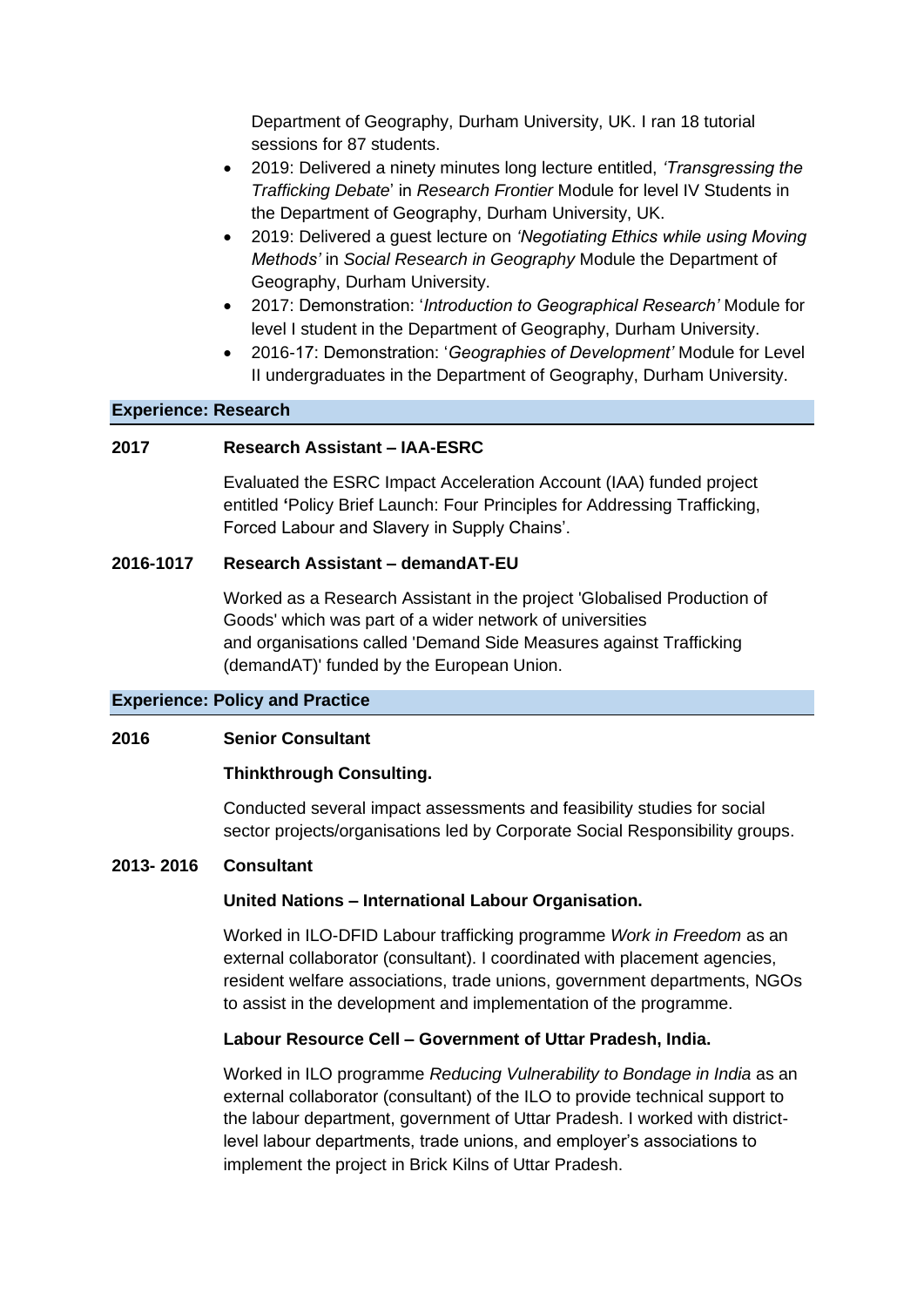## **2012 – 2013 Project Officer**

## **Foundation for Ecological Security.**

Worked directly with the community in and around two wildlife sanctuaries (now National Parks) on common property resources and local selfgovernance through community mobilisation, capacity building, awareness generation, and project implementation.

#### **2011 Intern**

## **DSAG - Tribal development department, Government of Gujrat, India.**

Conducted socio-economic impact assessment of a government's flagship project 'Jeevika' in Tribal belts of Gujarat for my master's thesis. In addition to that, I conducted additional research on the Impact of Project Jeevika on seasonal migration in southern districts of Gujarat.

## **Teaching Feedbacks (Unfreedom in Labour Relations Module)**

#### ❖ *Passionate research-based teaching*

- ➢ *"Hi Ayushman […] Thanks for delivering an excellent tutorial! It's really inspiring to see how passionate you are about this field of study".*
- ➢ *"thought the module was very interesting and it was great to have Ayushman helping run the tutorials as he clearly was very engaged in the research as well".*
- ➢ *"I liked the expertise of the tutor in the debates we had, discussing the current issues was really engaging".*
- ➢ *"I liked that the seminar leader gave his own experience and knowledge to us".*

## ❖ *Engaging Students in the classroom:*

- ➢ *"the seminars led by Ayushman were very interesting and engaging. He really helped when it came to clarify certain concepts".*
- ➢ *"I liked the enthusiasm of Ayushman, and his willingness to shamelessly challenge what we were saying in order to think deeper about the point. Really engaging".*
- ➢ *Tutor is very friendly, encouraging people to speak".*
- ➢ *Got everyone to speak + discuss their perspectives + entertaining, friendly, makes the content interesting".*

#### ❖ *Explaining key concepts:*

- ➢ *"Good Tutorial Leader – really helped to provide a good understanding of key module topics covered very briefly in the lecture… Clarified some murky definitions + topics".*
- ➢ *"I liked the expertise of the tutor in the debates we had, discussing the current issues was really engaging".*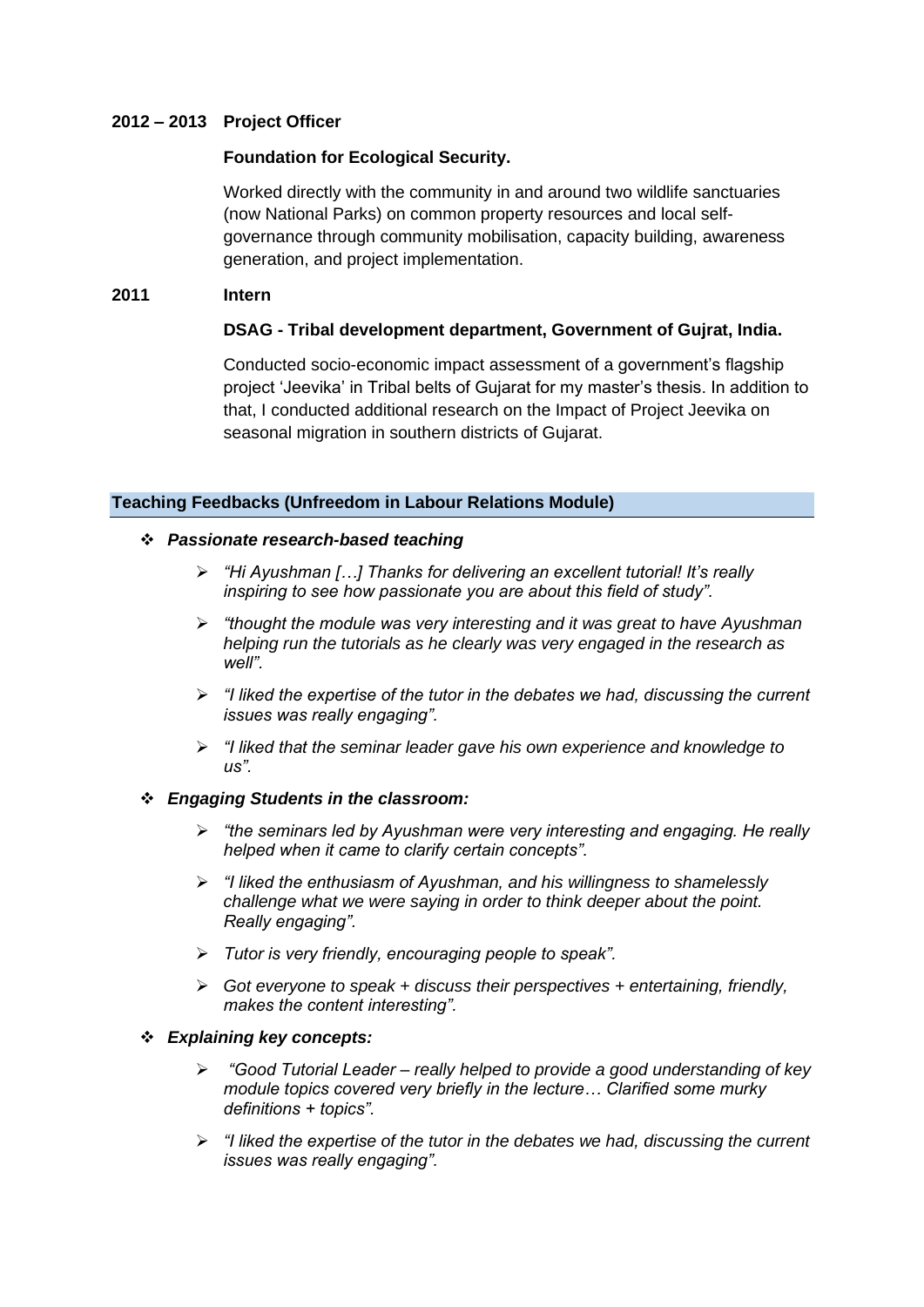- ➢ *"More Tutorial – V. Useful compared to lectures".*
- ➢ *"He explained everything we didn't understand".*

| <b>Prizes and Awards</b> |                                                                                                                               |  |
|--------------------------|-------------------------------------------------------------------------------------------------------------------------------|--|
| 2020                     | Parasol Foundation Fellowship: \$10000                                                                                        |  |
| 2016-2019                | Christopher Moyes Memorial Scholarship Award: PhD tuition fees,<br>Subsistence, fieldwork, conferences, seminars.             |  |
| 2019                     | Participatory Geographies Research Group, RGS-IBG: £90.                                                                       |  |
| 2019                     | Van Mildert College, Durham University: £250.                                                                                 |  |
| 2019                     | Won the best public speaker award in an International Public Speaking<br>Competition organised by Toastmasters International. |  |
| <b>Publication(s)</b>    |                                                                                                                               |  |

Bhagat, A. (2020) **Departure Avenues: The Politics of (Anti-) Trafficking and Emigration Control in Nepal**. *Doctoral thesis,* Durham University, UK.

Bhagat, A. (2021) **Labour migrants' struggle to subvert Anti-Trafficking Interventions in Nepal.** *Open Democracy: Beyond Trafficking and Slavery*

Bhagat, A. (forthcoming) **Trafficking Borders**: *Political Geography*.

# **In Review**

- ➢ **Entrapment processes in an emigration regime: The absence of Bilateral Labour Agreements (BLAs) and the presence of Migration bans in domestic work Nepal:** Accepted with revisions: *Theoretical Inquiries in Law*
- ➢ **Casting "Human Traffickers" as internal threats: Implications of criminalising sex work and domestic work mobility facilitators in Nepal** In review: *Antipode.*
- ➢ **Participatory Action Research (PAR) on "Human Trafficking": A field-based critical anti-trafficking research framework.** Accepted as a Book Chapter*: Modern Slavery in Global Context: Understanding the Machine (Theme: Knowledge Production and Modern Slavery).*

## **In preparation**

- ➢ **Departure Avenues: Rethinking Transit Migration**. Target: *Territory, Politics and Governance.*
- ➢ *Destination bias* **in the critical (anti-) trafficking literature<sup>1</sup> :** Target: *International Migration Review.*

<sup>1</sup> I am confident that this review article will change the landscape of the critical enquiry on (anti-) trafficking/slavery.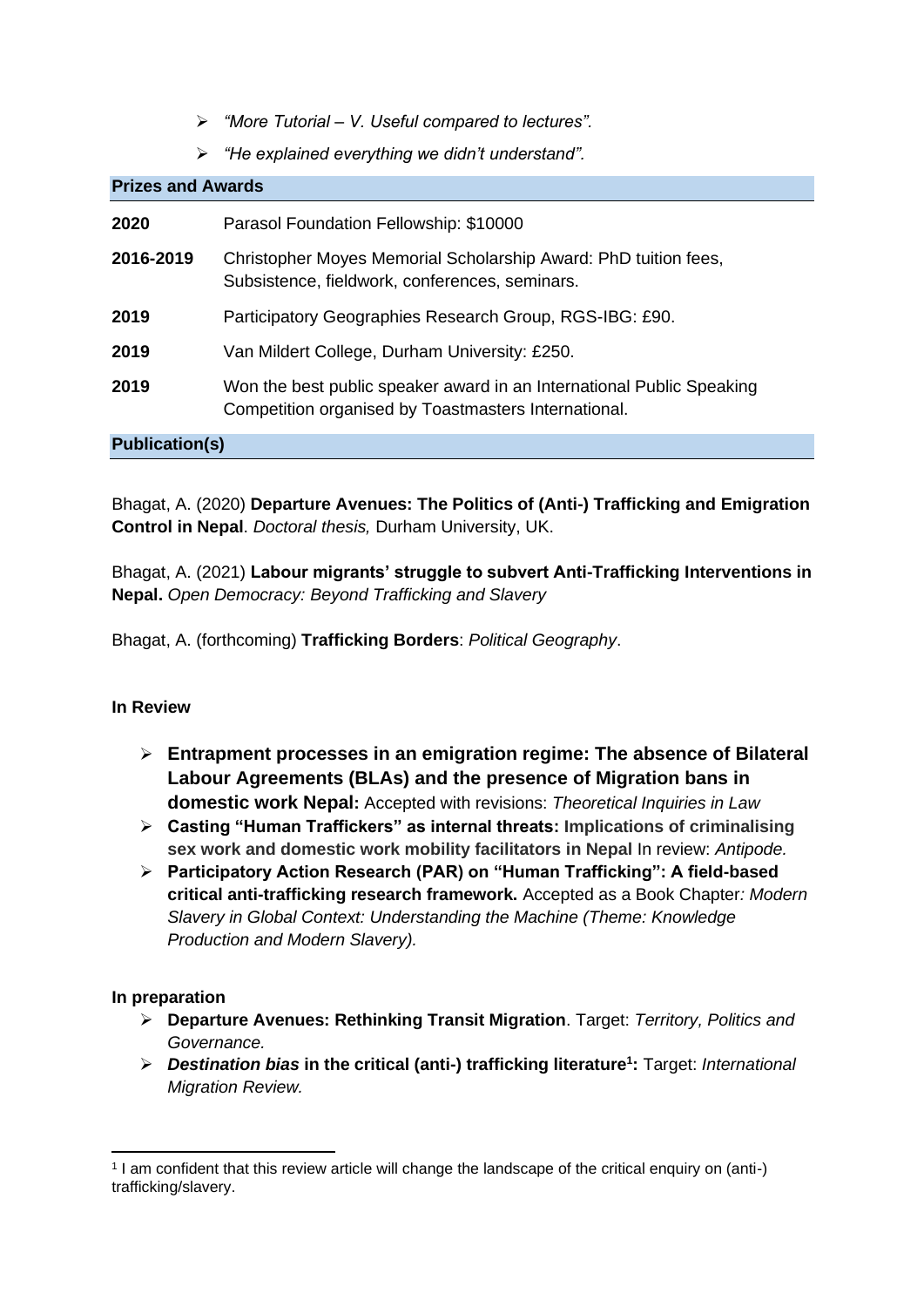- ➢ **The space-times of migration decisions for labour employment from a trafficking prone area of Nepal:** Target: EPD - Society and Space.
- ➢ **The subjectivity of Exploitation** Target: Work, Employment and Society (Coauthor: Professor Hila Shamir).

# **Special Issues**

- ➢ Editing Special Issue on **Trafficking Borders: Interrogating the dynamic relationship between trafficking, anti-trafficking and bordering processes** with Dr Sallie Yea (La Trobe University, Australia) in **Geopolitics** journal
	- o **Everyday carcerality of** *trafficking borders.* Target: Geopolitics

# **Future publication plans:**

- ➢ **Participatory Action Research in a post-structural vein: Unsettling the discourse of trafficking and anti-trafficking in Nepal***:* A methodology focused book.
- ➢ **Escape Mobilities:** Target: *Mobilities*
- ➢ **Co-constitution of mobility and control: Moving beyond the mobility bias and control bias in migration scholarship***.* Target: *International Migration Review*
- ➢ **Irregular Labour migration infrastructure in Malaysia.** Target: EPD society and space.
- ➢ **Geography of Subversions: power, agency and hyper-precarious lives in Qatar and Malaysia.** Target: *Progress in Human Geography.*

## **Academic Conferences/Workshops/Seminars**

# **Guest Lectures**

- ❖ December 10, 2021: Delivered a guest lecture entitled, **"Escaping Trafficking Borders"** at Sustain Net webinar in Edgehill University, UK
- ❖ June 16, 2021: Delivered a lecture entitled **"Trafficking Borders: Reflections from a participatory action research conducted in a 'Hot-Spot' of 'trafficking' in Nepal"** in Jindal School of Government and Public Policy, OP Jindal Global University, India**.**
- ❖ September 29, 2020: Delivered a lecture entitled **"Departure Avenues: the politics of (anti-) trafficking and emigration control in Nepal"** in International Webinar Series, School of Geography, Gangadher Mehar University, India.

# **Invited contributions**

- ❖ July 07th, 2021: Paper entitled **"Destination-Bias in the literature of Human Trafficking"** in *Entangling Histories of International Trafficking*, University of Erfurt, Germany.
- ❖ June 6, 2021: Presented a paper entitled, **"Migration Bans on Domestic work in Nepal: Absence of BLAs in domestic work and spaces of entrapment and exclusion"** in *Bilateral Labour Aggreeement conference*, Tel Aviv University, Israel.
- ❖ February 21, 2020: Presented a paper entitled **"Trafficking Borders: Control and Subversion"** in *International Development Conference* 2020, Durham University, UK.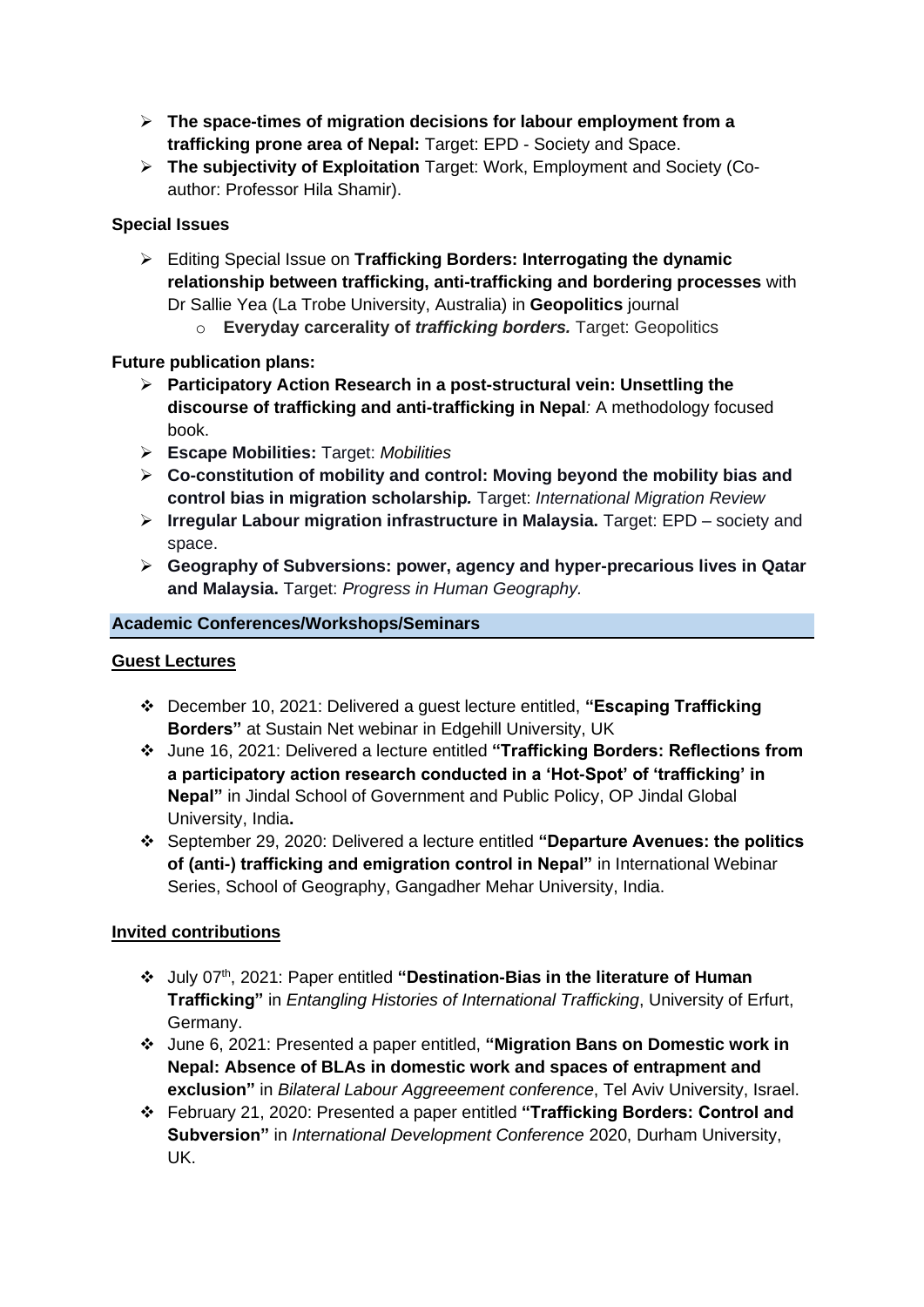- ❖ January 24, 2020: Presented a paper entitled **"Researching migratory mobilities in a trafficking prone area of Nepal"** in *Anthropology Student Seminar*, Anthropology Department, Durham University, UK
- ❖ April 22, 2018: Presented a paper entitled, **"Exploring vulnerabilities created through post-disaster anti-trafficking interventions in Nepal"** in Blood Bricks workshop: *Making Connections: Modern Slavery, Environmental Destruction, and Climate Change* at Royal Holloway, University of London, UK.

# **Organised sessions**

❖ 31 – September 3, 2021: Convened a session on "**Interrogating the dynamic relationship between trafficking, anti-trafficking, borders, and borderings, and their implications."<sup>2</sup>** with Dr. Sallie Yea in the RGS IBG Annual International Conference 2021, Royal Geographical Society, London, UK

# **Additional conference and seminar presentations**

- ❖ August 31, 2021: Paper entitled, **"Everyday Carcerality of Trafficking Borders"** in the RGS IBG Annual International Conference 2021, Royal Geographical Society, London, UK.
- ❖ November 19, 2020: Paper entitled, **"Departure Avenues: Addressing destination bias in the autonomy of migration and critical (anti-) trafficking literature"** at TraffLab seminar series, Tel Aviv University, Israel.
- ❖ June 17-19, 2020: Paper entitled, **"Borders of 'Trafficking'**" in *British International Studies Association Annual Conference* at the School of Geography, Politics, and Sociology, Newcastle University, UK [cancelled due to covid -19].
- ❖ March 12-13, 2020: Paper entitled, **"Navigating the mess: Geographies of failure"** in *NineDTP Postgraduate Training workshop on Doing International Fieldwork in Development Contexts* at Newcastle University, UK [cancelled due to covid-19].
- ❖ January 15, 2020: Presented two posters entitled**, "Participatory Action Research and multi-site Border ethnography to examine mobility from a 'trafficking prone' area of Nepal"** and **"Moments…"** in *Research Home Day* at Durham University, UK
- ❖ October 30, 2019: Presented a paper entitled, **"Polymorphic Borders of Trafficking: control and subversion"** in *Critical perspective of Modern Slavery conference* at Wilberforce Institute for the study of Slavery and Emancipation, University of Hull, UK
- ❖ June 19, 2019: Presented a paper entitled, **"Escape Mobilities: Rethinking the Autonomy of Migration"** at *The Migration Conference* 2019, Bari, Italy.
- ❖ May 24, 2019: Presented a paper entitled**, "Participatory Action Research on Human Trafficking in Nepal"** in *Participatory Away Weekend* organised by RGS-IBG (PYGYRG) at Fort Williams, Scotland, UK.

<sup>2</sup> The session is sponsored by Development Geography Research Group (DevGRG) and Geographies of Justice Research Group (GJRG). Further, I and Sallie Yea plan to pitch in for a special issue in Environment and Planning C – Politics and Space or Geopolitics.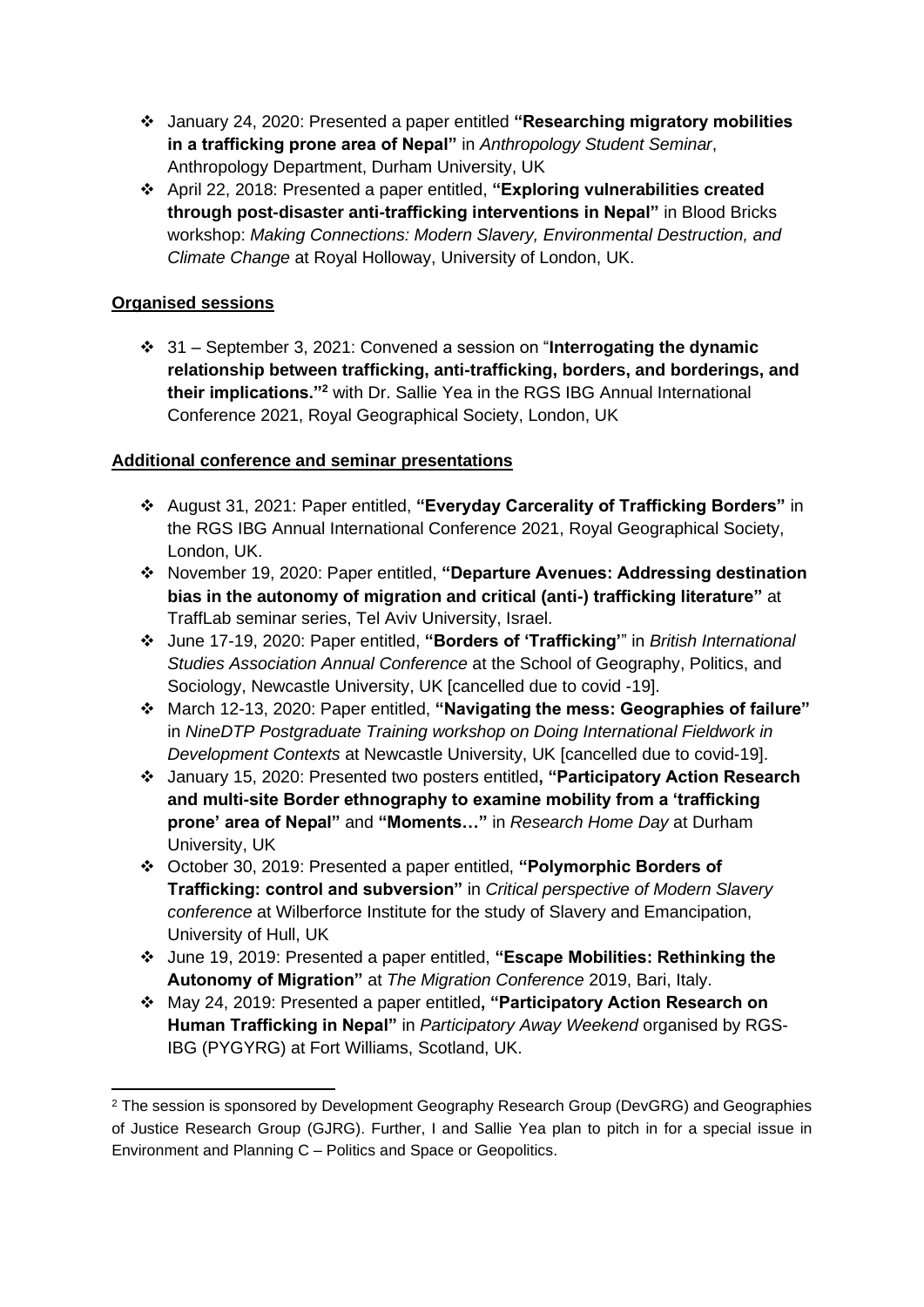- ❖ April 06, 2019: Presented a paper entitled **"Escape Mobilities: Rethinking the Autonomy of Migration"** in the session entitled, *Liquidity of borders: Exploring meanings and effects of (non)autonomy of contemporary migrations II* at the AAG Annual Meeting 2019, Washington D.C.
- ❖ April 05, 2019: Presented a paper on **"Escape Mobilities: Rethinking the Autonomy of Migration"** in the session entitled, *Migration policies: illegalization and criminalization of bodies, solidarity and practices of resistance I* at the AAG Annual Meeting 2019, Washington D.C.
- ❖ November 30, 2018: Presented a Paper entitled, **"Doing proper research vs Doing research properly: Geographies of Failure"** in *NineDTP Postgraduate Training workshop on Doing International Fieldwork in Development Contexts* at Newcastle University, UK
- ❖ November 15, 2019: Presented a Paper entitled, **"Translating Silences"** In *Methodological Approaches for 'Ambivalent' research conference* organised by Institute of Advanced Study, Durham University.
- ❖ November 02, 2018: Presented a paper entitled, **"Moving beyond 'the new Tyranny': Reflections on a PAR project"** in a *Post-Graduate Forum* organised by Centre for Social Justice and Community Action (CSJCA), Durham University.
- ❖ October 10, 2018: Presented a paper entitled, **"Human Trafficking: Think Again?"** in *Institute of Hazard Risk and Resilience's (IHRR) annual workshop*, Durham University, UK
- ❖ July 18, 2018: Presented a paper entitled, **"Glimpse of militant research: Mobility struggles of people living in a trafficking prone area of Nepal"** in *postgraduate research forum* of Geography Department at Durham University.
- ❖ 30 August 2017: Presented a poster entitled**, "Pre- and Post-disaster risk of Human Trafficking? Exploring mobility governance through PAR in Nepal"** in *the RGS IBG Annual International Conference* 2017 in London.

# **Professional Associations and Affiliations**

- $\checkmark$  Member of the Royal Geographical Society, Institute of British Geographer, UK.
- ✓ Member of the American Association of Geographers, USA
- $\checkmark$  Member of Britain Nepal Academic Council (BNAC), a platform for British academics and researchers interested in various aspects of Nepal.
- ✓ Regular reviewer of the international peer-reviewed Journals like *Mobilities*, *Globalizations*, and *Annals of the Americal Association of Geographers*.
- ✓ Member of ESRC Strategic Network on *"Unacceptable Forms of Work: Global Dialogue/Local Innovation",* a global impact-oriented network of researchers and policy-makers interested ineffective regulation of low-waged and insecure work.
- ✓ Member of *"Solution Exchange: Work and Employment Community",* an initiative by the United Nations to provide a knowledge and ideas exchange platform among development professionals.

## **Professional Skills**

Research Designing and Implementation; Strategizing development intervention and evaluating performance; Programme Management; Product Designing - Project Proposals, SOPs, TORs, Training modules, Handbooks, Process Documents, Case Studies; Community Mobilization; Training and Capacity Building; Campaigning.